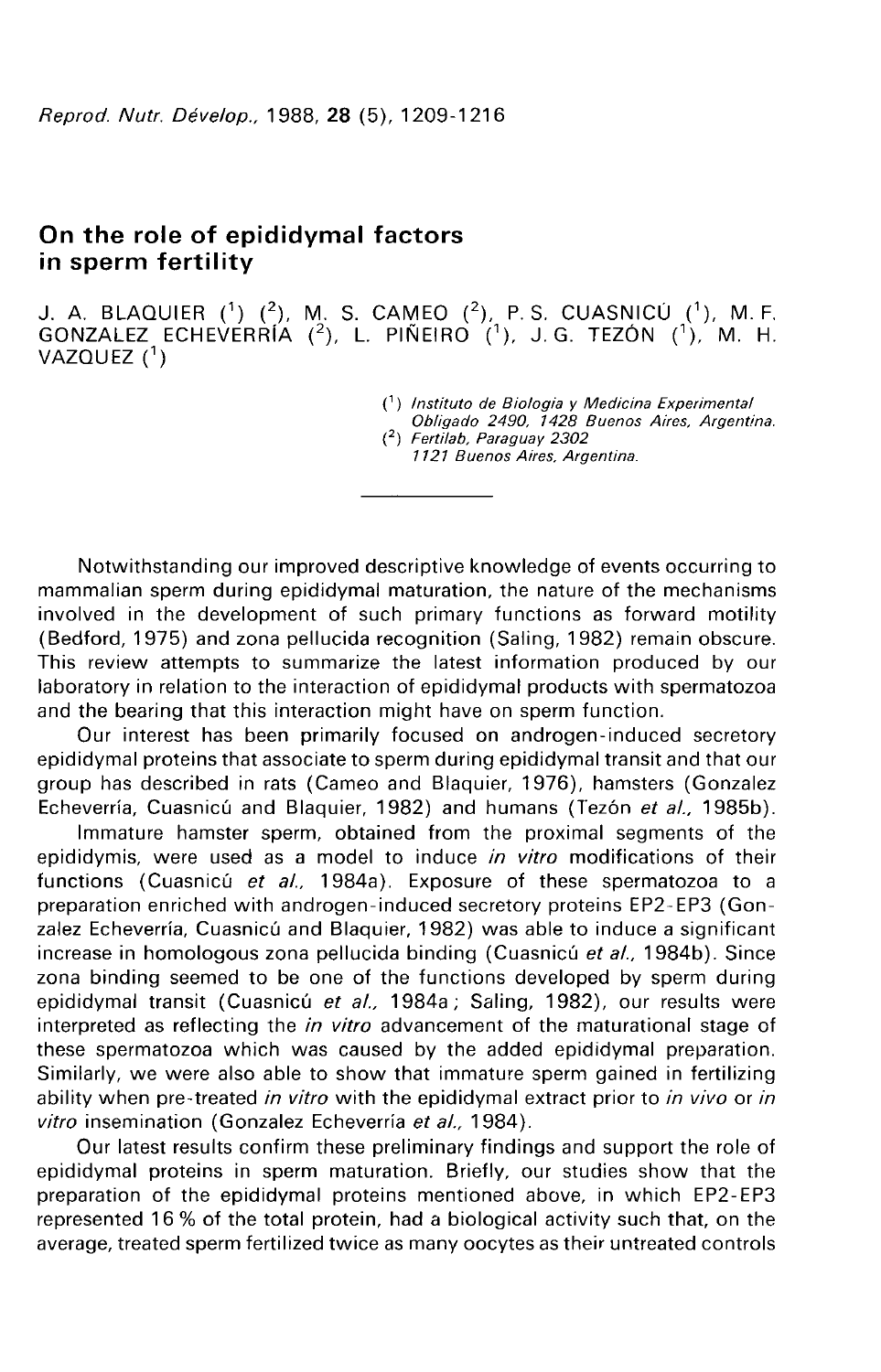(Gonzalez Echeverria et al., 1984). Further purification of the extract produced a fraction of epididymal proteins in which EP2-EP3 represented 60 % of all the protein. When tested in our bioassay, this preparation was able to increase the fertilizing capacity of immature spermatozoa 7-fold at only half the dose of the former preparation (Blaquier et al., 1986). We can calculate that a 10-fold purification of proteins EP2-EP3 from the 6 % present in epididymal cytosol used as starting material, induced a 245-fold increase in biological activity. These data are interpreted as showing not only the removal of an inhibitory factor present in the crude initial preparation, but also as pointing strongly to a role for EP2-EP3 in the development of fertilizing ability.

The active role of hamster epididymal proteins in the promotion of maturation is supported by recent results from Moore and Hartman (1986), showing that immature spermatozoa co-cultured with androgen-stimulated epididymal epithelium gain the ability to fertilize oocytes. In rats, Orgebin-Crist and Fournier-Delpech (1982) were able to demonstrate that incubation of immature sperm with a purified preparation of epididymal secretory proteins increased their zona pellucida binding ability.

From these and other data, a working hypothesis was formulated suggesting that epididymal glycoproteins added to sperm were responsible for at least part of the phenomena observed during maturation and led to the acquisition of fertilizing ability.

Since selective binding to the homologous zona pellucida seems to be the principal mechanism responsible for the species specificity of fertilization observed in mammals (Gwatkin, 1977) and the ability of sperm to recognize and bind to the homologous zona pellucida is developed during epididymal maturation (Cuasnicú et al., 1984a; Saling, 1982), it follows that epididymal proteins which associate to sperm are likely to be part of the structure, being assembled on the sperm surface, which would enable interaction with the complementary site on the homologous zona or, perhaps, act as activators of its assembly or function.

This hypothesis requires that the added epididymal proteins be located on the external surface of the sperm plasma membrane and not be lost during the capacitation process when the sperm sheds many of its coating antigens (Johnson and Hunter, 1972).

Rat spermatozoa were used as a model for these studies mainly because rat androgen-induced epididymal secretory protein DE (Cameo and Blaquier, 1976) is available in a highly purified form (Garberi, Fontana and Blaquier, 1982), and a specific antibody has been developed for precise immunocytochemical studies.

Previous results had indicated that about 70 % of the total protein DE associated with cauda epididymal spermatozoa was lost from the cells when these were capacitated for 4 h in utero (Kohane et al., 1980). However, the remaining 30 % of protein DE seemed to have a relevent role in the fertilization process because the exposure of spermatozoa to the antibody, prior to *in vivo* insemination, markedly reduced the fertilization of oocytes (42 % in controls and only 7 % in the experimental group) (Cuasnicú et al., 1984c).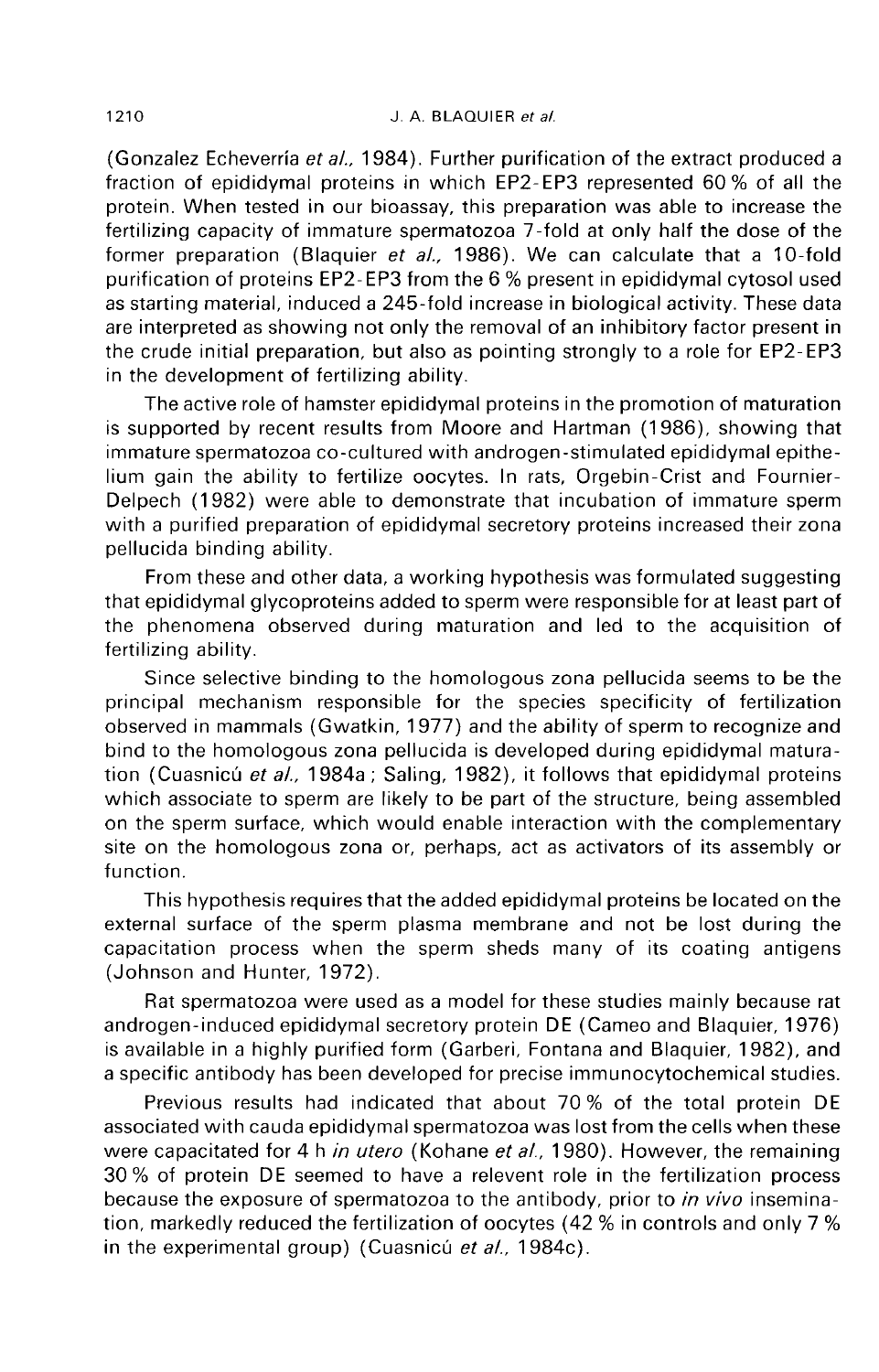Our most recent results concern the ultrastructural localization of protein DE in rat sperm and its fate during capacitation and after the induction of the acrosome reaction.

Using the sensitive peroxidase-antiperoxidase (PAP) immunocytochemical technique, we were able to show the localization of DE on the external surface of the sperm plasma membrane covering the head of the cell and its absence on the surface of the flagellum (Cameo *et al.,* 1986). Capacitation was obtained by the sperm plasma membrane covering the head of the cell and its absence on the<br>surface of the flagellum (Cameo *et al.,* 1986). Capacitation was obtained by<br>overnight incubation in Ca<sup>++</sup>-free medium supplemented with bovi albumin, and synchronous acrosome reactions were induced by the addition of CaCl<sub>2</sub>. After this treatment, 58 % of the cells had swollen acrosomes and 33 % overnight incubation in  $Ca^{++}$ -free medium supplemented with bovine serum showed vesiculation of the plasma and outer acrosomal membranes, indicating the occurrence of the acrosome reaction. Immunocytochemical evidence of the presence of protein DE was seen in the vesicles covering the acrosomal region and also in the membrane of the postacrosomal region of the cell (Cameo et al., 1986).

These data are compatible with the postulated role of epididymal proteins in the sperm-zona pellucida recognition process since most authors agree that sperm bind to the homologous zona by the plasma membrane overlying the acrosome (Franklin, Barros and Russell, 1970; Moore and Bedford, 1983). However, the finding that some protein DE remains in the postacrosomal region after capacitation and the acrosome reaction allows some speculation about the different roles of this protein.

It is accepted that the postacrosomal region of the sperm plasma membrane is a specialized structure through which fusion with the oocyte membrane is started (Bedford and Cooper, 1978 ; Salgi and Phillips, 1980). In addition, it is also well established that a considerable degree of species specificity is retained by this step of membrane fusion in many mammals (Hanada and Chang, 1972). Therefore, one may speculate on the existence of a second species-specific site on the sperm membrane that would recognize its complementary structure on the homologous oolemma after the zona pellucida has been penetrated . Both the localization of protein DE on the postacrosomal region and the blocking effect of the specific antibody on fertilization (Cuasnicú et al., 1984c) support a possible role of the protein in this step of gamete interaction.

### Sperm maturation in man.

The significant advances in our understanding of the mechanism of sperm maturation in laboratory animals achieved in the last few years contrasts with the scarcity of similar progress with respect to man. This may be attributed to the difficulty in obtaining suitable samples in adequate numbers and also to ethical limitations in the performance of experiments.

It was only after the description of the zona-free hamster oocyte penetration test by Yanagimachi et al. (1976) that the investigation of the existence of a functional sperm maturation process in the human epididymis became possible. In the first study in this field, Hinrichsen and Blaquier (1980) showed that sperm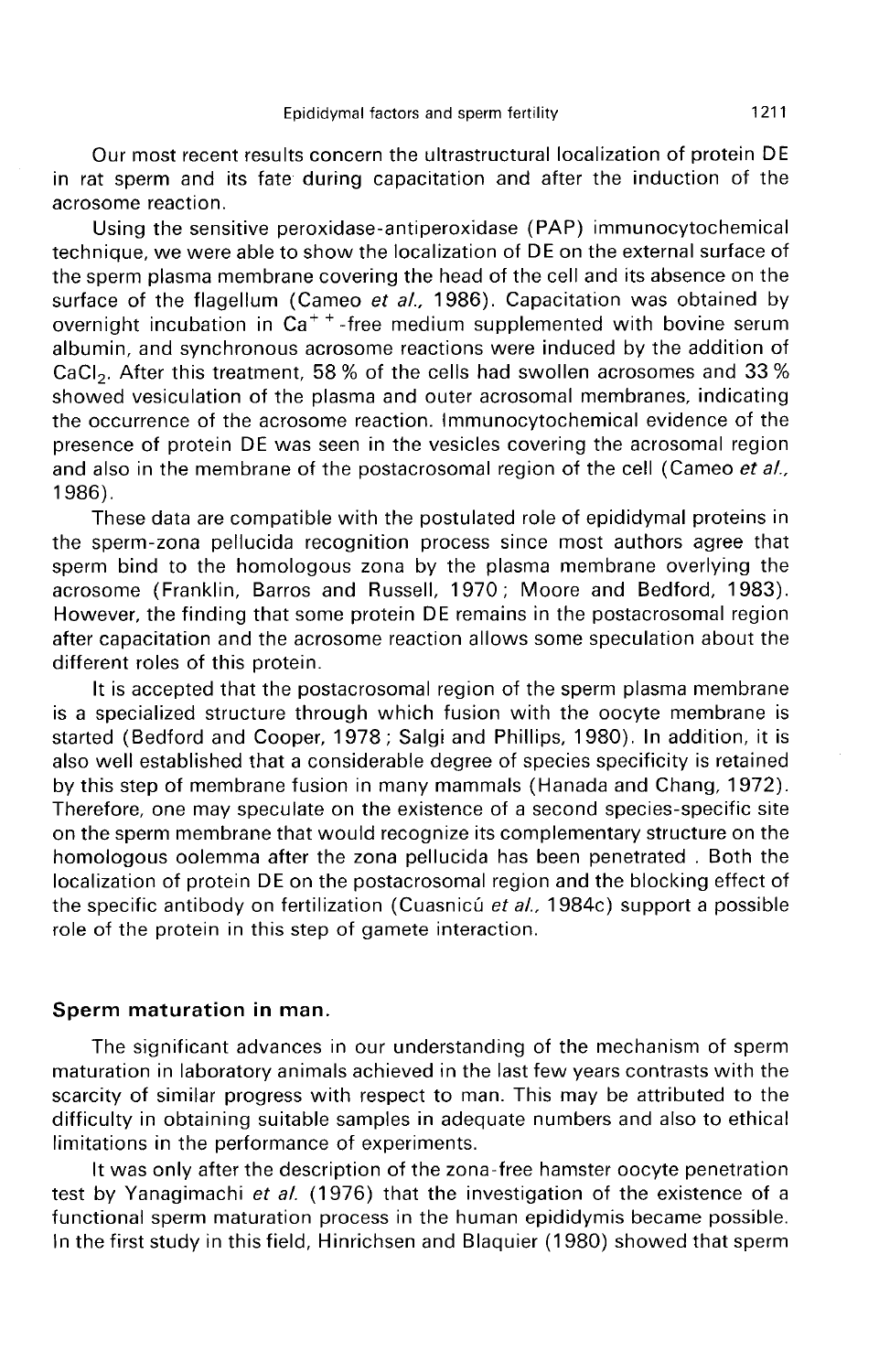recovered from the cauda epididymis segment was able to penetrate 27 % of the offered eggs, while sperm from the caput and corpus were unable to undergo the fusion process. These results were later confirmed by Moore, Hartman and Pryor (1983) who demonstrated that, while caput sperm were entirely unable to fuse with hamster oocytes, those cells recovered from the corpus and cauda segments penetrated 15 and 43 % of the oocytes, respectively.

Since sperm maturation has been shown to be strictly androgen-dependent in all mammals (Orgebin-Crist, Danzo and Davies, 1976), a most useful primary approach to the identification of the factors involved in this process has been the analysis of androgen-induced secretory products of the organ that interact with the maturing spermatozoa.

To be able to study the influence of androgens on human epididymal function we adapted an organ culture system to human tissues that had originally been developed for rat and rabbit epididymides. Samples were obtained from patients undergoing castration as a treatment for prostatic carcinoma, and the tissues were cultured for periods up to 8 days (Tezón and Blaquier, 1981).

It was observed that once the cultured tissues were depleted of their endogenous androgen, the preparation, stimulated with 0.1 uM of androgen (a concentration within the physiological range for this organ), responded by an increased synthesis of DNA and RNA (Tez6n and Blaquier, 1981). This model was further characterized showing the presence of active  $5\alpha$ -reduction of testosterone and the binding of androgen to specific intracellular receptors (Tezón et al., 1982).

We then attempted to determine whether some of the regulatory mechanisms of epididymal function such as the determination of the number of specific androgen binding sites within the epithelial cells (Tez6n and Blaquier, 1983) and the activity of  $5\alpha$ -reductase (de Larminat et al., 1978), known to be controlled by androgens in vivo in experimental animals, were also operating in cultured human tissues.

Our findings showed that the number of receptor sites seems to be controlled by androgens in cultured human epididymis since after 6 days in culture androgen-exposed tissues contained twice as many receptors sites as their controls (Vazquez, de Larminat and Blaquier, 1986).

Conversely, we could not demonstrate a clear-cut effect of androgen on the regulation of  $5\alpha$ -reductase activity, notwithstanding the biochemical similarities between the epididymal enzyme in humans (de Larminat et al., 1980) and in experimental animals (de Larminat and Blaquier, 1978 ; Monsalve and Blaquier, 1977). Furthermore, our experiments explored (and eventually discarded) the existence of a possible masking effect of changes in NADPH concentration due to culture conditions and also established that most of the enzyme activity was associated with the epithelial cells during the culture period.

The system was applied to the study of androgen-induced secretory proteins of the human epididymis. After examination of the behaviour of 20 different samples, a pattern emerged showing the existence of 5 protein bands, separated by PAGE, whose synthesis was consistently stimulated by the addition of androgen to the culture media (Tezón et al., 1985b). The bands corresponded to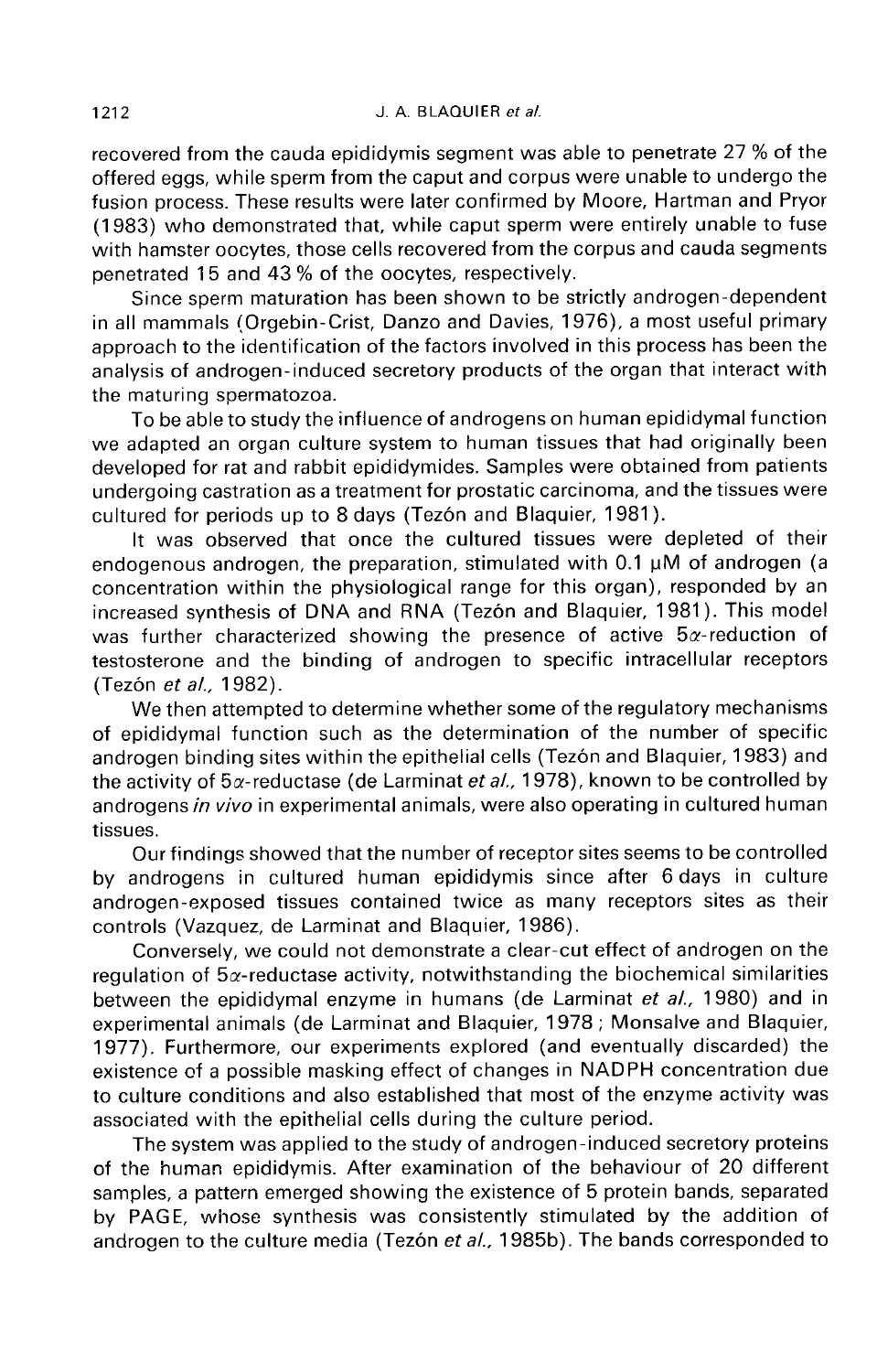molecular weights of 13 900, 21 000, 29 000, 38 000 and 69 000 daltons and were produced by the caput and corpus regions of the organ. Initial evidence suggested that proteins with the same electrophoretic behaviour could be obtained after mild salt extraction of spermatozoa recovered from the cauda epididymis, while no equivalent band was obtained from sperm recovered from the caput region. These results suggested that the secretory proteins were loosely associated with spermatozoa during epididymal transit.

To explore this phenomenon further, a polyclonal antibody was raised against the fraction of ejaculated sperm antigens thought to be of epididymal origin (Tez6n et al., 1985a). After purification by adsorption with semen from vasectomized donors, this antiserum reacted with cells of human epididymal epithelium while it failed to react with human prostate and testis. Furthermore, the antisera localized the antigens to the anterior portion of the head of epididymal spermatozoa (acrosomal cap) and a gradient of increasing intensity was observed in sperm cells from the successive segments (Tezón et al., 1985a). In contrast, the antibody failed to recognize spermatozoa recovered from the testis. In addition, the ability of the antiserum to precipitate androgen-induced radioactive proteins produced by the cultures supports our assumption of the identity between these proteins and those extracted from ejaculated sperm.

This antiserum became a useful tool to explore the possible biological significance of epididymal antigens in sperm function. In a recent report (Blaquier et al., 1987), we examined the content and distribution of antigens in ejaculated<br>spermatozoa from fertile donors and infertile patients. The most relevent finding was that while 88 % of all spermatozoa from the 18 fertile donors had the antigens localized on the acrosomal cap, 40 % of our infertile patients showed a localization of antigens different from that in the controls. This was accompanied by a significant reduction in the amount of antigens present in their spermatozoa. These differences could not be correlated with parameters in the routine semen analysis.

These data led us to speculate that, if the human epididymal proteins present on the sperm surface played a role similar to that described in animals, their abnormal localization on spermatozoa from infertile patients might be related to their infertility because of the specificity of the region of the human sperm membrane which initiates fusion with the oocyte (Sathananthan and Chen, 1986).

Following a different experimental approach, we have also employed antiserum to investigate the fate of epididymal antigens during capacitation and attempted to correlate these findings with the percentage of fertilization of human oocytes in our IVF-ET program.

Aliquots of spermatozoa were obtained from each sample at different stages of capacitation : crude semen, after washing and swim-up, after incubation for 18 h at 37 °C in Ham's F-10 supplemented with 10 % of maternal serum and, finally, from left-over media after incubation with the human oocyte in cumulus to obtain fertilization. In each sample we determined the proportion of cells in the population that were positively stained after indirect immunofluorescent labelling with our antiserum, as well as the localization of the antigens.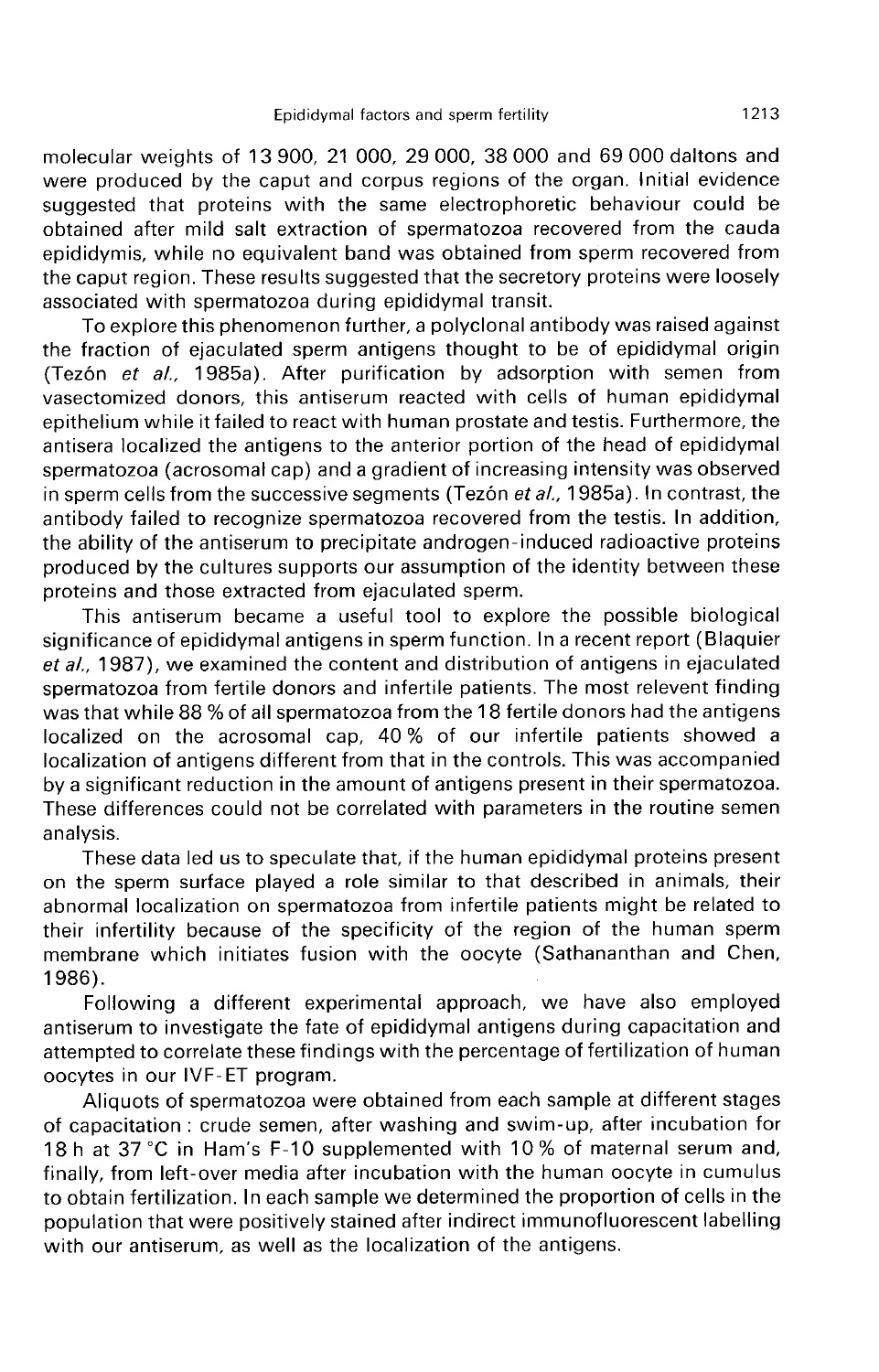### J. A. BLAQUIER et al.

Although preliminary, the results are suggestive of a pattern linking higher fertilizing ability with a faster loss of antigens from the sperm surface during capacitation. 37 % of the spermatozoa of a subgroup of 6 men, who were able to fertilize more than 85 % of their wives' oocytes, were intensely fluorescent after swim-up ; only 9 % of these spermatozoa had a stained acrosomal cap after overnight incubation with oocytes (76 % reduction in sperm with epididymai antigens). In contrast, a group of 12 men, who fertilized less than 50 % of the oocytes, presented 66 % of fluorescent sperm after swim-up, 49 % of which remained positive after attempted fertilization (26 % reduction in sperm with epididymal antigens).

This group of results suggests that epididymal antigens may behave like the acrosome stabilizing factors found in other species (Langlais and Roberts, 1985) ; they could be useful markers of capacitation in human sperm. Clearly, more research is needed to understand the role of epididymal factors in the development of sperm fertilizing ability.

> 5<sup>e</sup> Congrès de la Société d'Andrologie de langue française, Paris, décembre 1987.

Acknowledgements. - This research was supported by the National Research Council of Argentina and by grant HD 15920 from the National Institute of Child Health and Human Development (USA).

#### Résumé. Antigènes épididymaires et fertilité chez l'homme.

Chez le rat et le hamster on a pu démontrer que quelques-unes des protéines produites ce revêtement des spermatozoïdes augmente leur capacité de reconnaître la zone pellucide<br>et de féconder l'ovocyte. On peut proposer que ces protéines forment, sur la membrane cellulaire des spermatozoïdes, une région spécialisée pour la reconnaissance et l'adhésion à la zone pellucide.

Avec un système de culture organotypique des tubules épididymaires humains on a identifié après stimulation par des androgènes une sécrétion de protéines qui se lient aux spermatozoïdes. Des anticorps spécifiques pour ces protéines ont été utilisés pour étudier leur localisation et leur détermination quantitative dans les spermatozoïdes de donneurs fertiles et de patients stériles. Environ 30 % des hommes stériles ont montré une altération de ces paramètres ; il pourrait exister une relation entre cette altération et leur stérilité.

Nous avons aussi étudié lors de la fécondation in vitro, le devenir de ces protéines pendant la capacitation du sperme. On a observé une corrélation entre la rapidité du détachement des protéines épididymaires de la surface des spermatozoïdes et leur fécondité.

On considère que ces résultats ont une importance expérimentale, mais aussi qu'ils peuvent être utilisés pour expliquer et peut-être améliorer quelques cas de stérilité.

## References

BEDFORD J. M., 1975. Maturation, transport and fate of spermatozoa in the epididymis. In GREEP R. O., HAMILTON D. W. Handbook of Physiology, section 7, vol. 5, 303-317. Am. Physiol. Soc., Washington DC.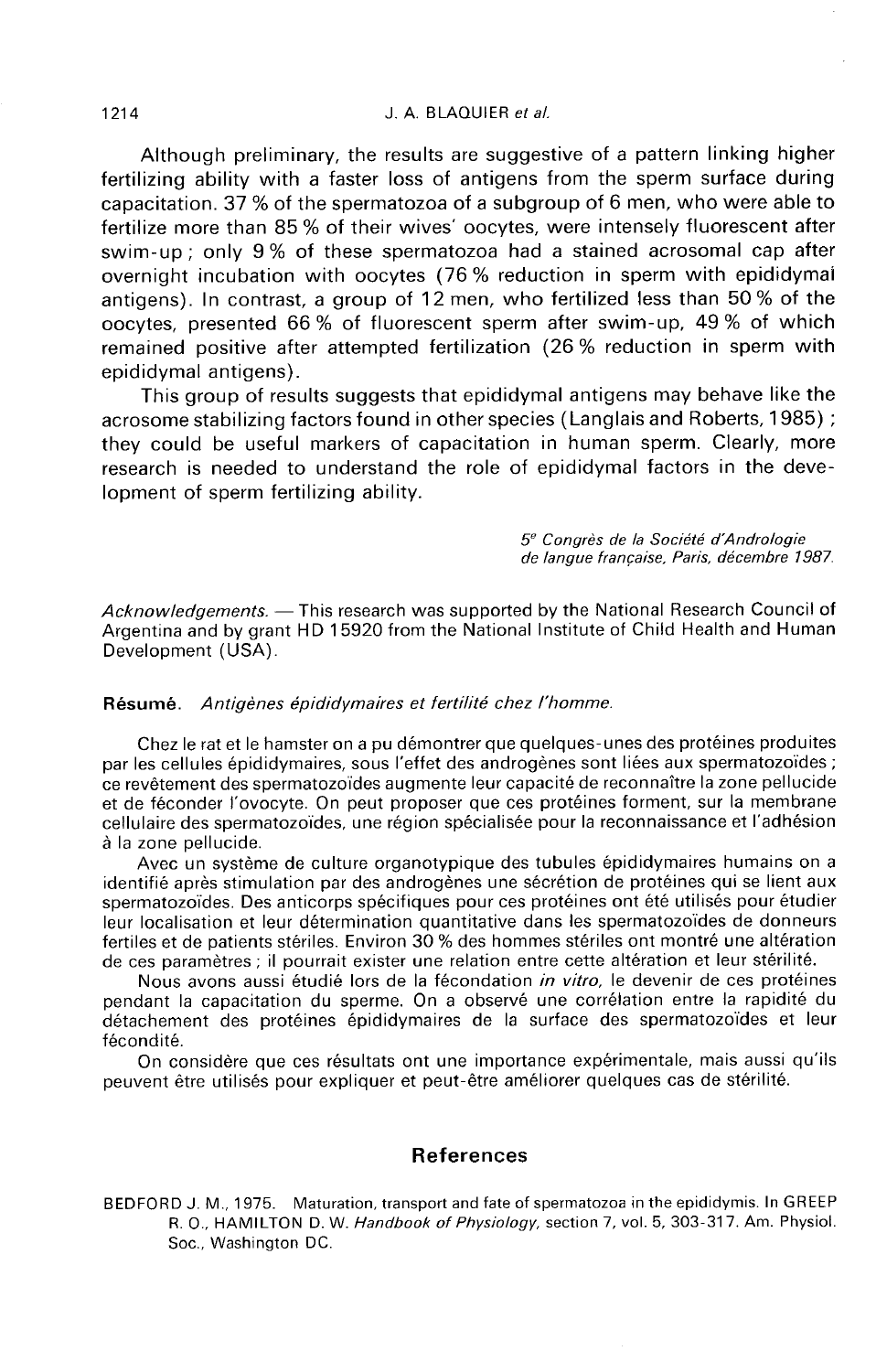- BEDFORD J. M., COOPER G. W., 1978. Membrane fusion events in the fertilization of vertebrate eggs, 66-125. In POSTE G., NICHOLSON G. L. Cell surface reviews, vol. 5, Membrane fusion. Elsevier/North Holland Biomedical Press. Amsterdam.
- BLAQUIER J. A., PIÑEIRO L., DAWIDOWSKI A., GONZALES-ECHEVERRÍA F., 1986. Abstr. XII Congr. on Fertility and Fertility.
- BLAQUIER J. A., CAMEO M. S., STEPHANY D., PIAZZAA.,TEZON J., SHERINS R.,1987. Abnormal distribution of epididymal antigens on spermatozoa from infertile men. Fertil. Steril.. 47. 302-309.
- CAMEO M. S., BLAQUIER J. A., 1976. Androgen-controlled specific proteins in rat epididymis. J. Endocr., 69, 47-55.
- CAMEO M. S., GONZALES-ECHEVERRIA F., BLAQUIER J. A., BURGOS M. H., 1986. Immunochemical localization of epididymal protein DE on rat spermatozoa. It's fate after induced acrosome reaction. Gamete Res., 15, 247-257.
- CUASNICU P. S., GONZALES-ECHEVERRIA F., PIAZZA A., BLAQUIER J. A., 1984a. Addition of androgens to cultured hamster epididymis increases zona recognition by immature spermatozoa. J. Reprod. Fert., 70, 541-547.
- CUASNICU P. S., GONZALES-ECHEVERRIA F., PIAZZA A., PINEIRO L., BLAQUIER J. A., 1984b. Epididymal proteins mimic the androgenic effect on zona pellucida recognition by immature hamster spermatozoa. J. Reprod. Fert., 71, 427-431.
- CUASNICÚ P. S., GONZALES-ECHEVERRIA F., PIAZZA A., CAMEO M., BLAQUIER J.A., 1984c. Antibodies against epididymal glycoproteins block fertilizing ability in rat. J. Reprod. Fert., 72, 467-471.
- DE LARMINAT M. A., BLAQUIER J. A., 1978. Androgen concentration and partial characterization of  $5x$ -reductase in the epididymis of the rhesus monkey. Steroids, 31, 129-138.
- DE LARMINAT M. A., MONSALVE A., CHARREAU E., CALANDRA R., BLAQUIER J. A., 1978. Hormonal regulation of  $5\alpha$ -reductase activity in rat epididymis. J. Endocr., 79, 157-165.
- DE LARMINAT M. A., HINRICHSEN M., SCORTICATI C., GHIRHANDA J., BLAQUIER J. A., CALANDRA R., 1980. Uptake and metobilism of androgen by the human epididymis in vitro. J. Reprod. Fert., 59, 397-402.
- FRANKLIN L. E., BARROS C., RUSSELL G. N., 1970. The acrosomal region and the acrosome reaction in sperm of the golden hamster. Biol. Reprod., 3, 180-200.
- GARBERI J., FONTANA J., BLAQUIER J. A., 1982. Carbohydrate composition of specific rat epididymal protein. Int. J. Androl., 5, 619-626.
- GONZALES-ECHEVERRiA F., CUASNICU P., BLAQUIER J. A., 1982. Identification of androgendependent glycoproteins in the hamster epididymis and their association with spermatozoa. J. Reprod. Fert., 64, 1-7.
- GONZALES-ECHEVERRIA F., CUASNICU P., P!AZZAA.,P!NEiROL. BLAQUIER J. A., 1984. Addition of an androgen-free epididymal protein extract increases the ability of immature hamster spermatozoa to fertilize in vivo and in vitro. J. Reprod. Fert., 71, 433-437.
- GWATKIN R. B. L., 1977. Fertilization mechanisms in man and mammals. Chapter 8. Attachement and binding of the sperm to the zona pellucida, 69-79. Plenum Press, New York.
- HANADA A., CHANG M. C., 1972. Penetration of zona-free eggs by spermatozoa of different species. *Biol. Reprod.*, **6**, 300-309.
- HINRICHSEN M., BLAQUIER J. A., 1980. Evidence supporting the existence of sperm maturation in the human epididymis. J. Reprod. Fert., 60, 291-294.
- JOHNSON W. L., HUNTER A. G., 1972. Seminal antigens: their alteration in the genital tract of female rabbits and during partial in vitro capacitation with beta amylase and beta glucuronidase. Biol. Reprod., 7, 332-340.
- KOHANE A., GONZALES-ECHEVERRIA F., PINEIRO L., BLAQUIER J. A., 1980. Interaction of proteins of epididymal origin with spermatozoa. Biol. Reprod., 23, 737-742.
- LANGLAIS J., ROBERTS K., 1985. A molecular membrane model of sperm capacitation and the acrosome reaction of mammalian spermatozoa. Gamete Res., 12, 183-224.
- MONSALVE A., BLAQUIER J. A., 1977. Partial characterization of epididymal 5x-reductase in the rat. Steroids, 30, 41 -51 .